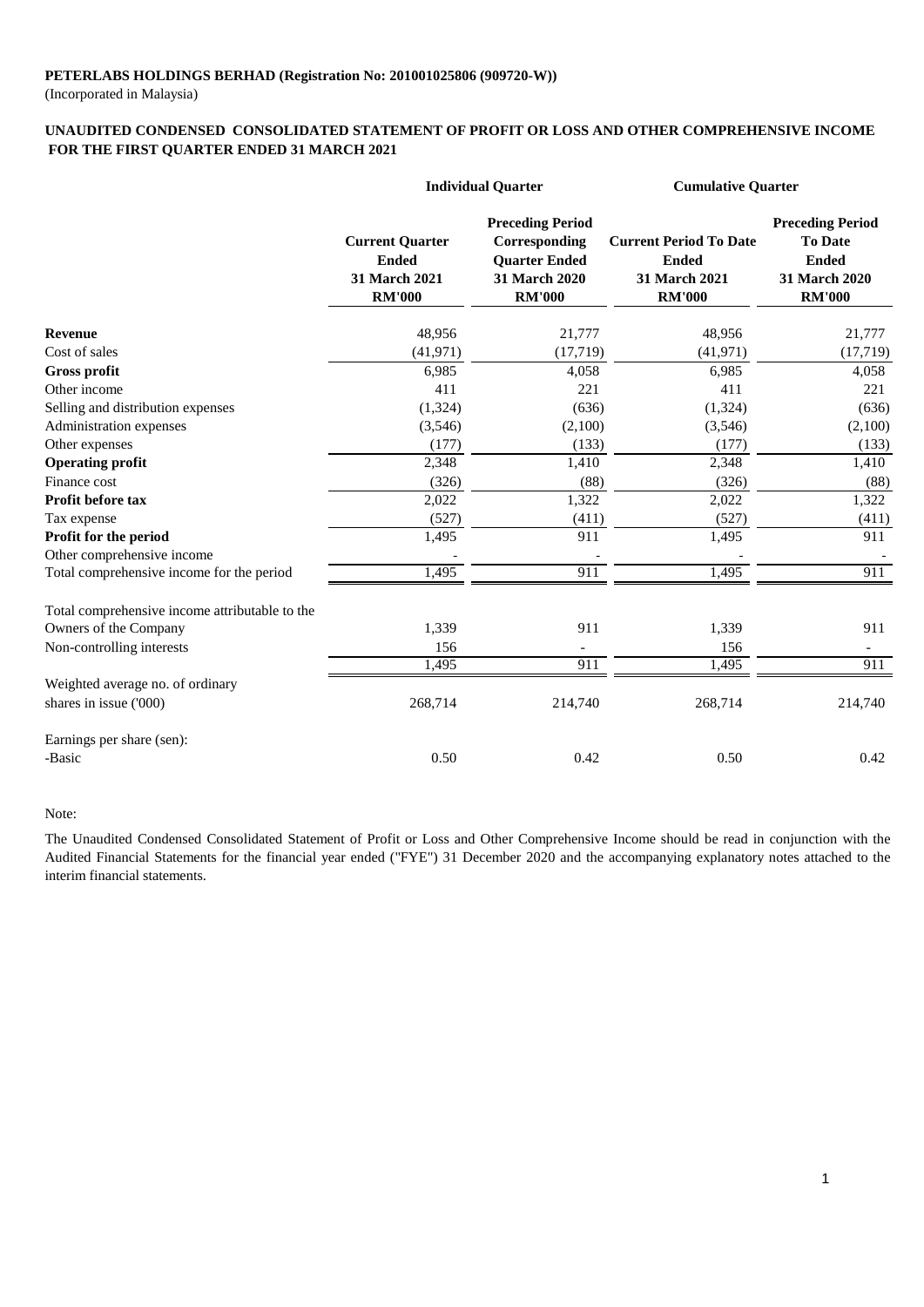(Incorporated in Malaysia)

### **UNAUDITED CONDENSED CONSOLIDATED STATEMENT OF FINANCIAL POSITION AS AT 31 MARCH 2021**

| <b>ASSETS</b><br><b>Non-current assets</b><br>19,005<br>Property, plant and equipment<br>Goodwill on consolidation<br>7,596<br>26,601<br><b>Current assets</b><br>Inventories<br>21,886<br>Trade receivables<br>41,211<br>1,822<br>Other receivables<br>3<br>Tax recoverable<br>Cash and bank balances<br>26,683<br>91,605<br><b>TOTAL ASSETS</b><br>118,206<br><b>EQUITY AND LIABILITIES</b><br>Equity attributable to owners of the Company<br>Share capital<br>40,401<br>27,876<br>Unappropriated profits<br>68,277<br>2,811<br>Non-controlling interests<br>71,088<br><b>Total equity</b><br><b>Non-current liabilities</b><br>Lease liabilities<br>2,970<br>1,504<br><b>Borrowings</b><br>Deferred tax liabilities<br>657<br>5,131<br><b>Current liabilities</b><br>Trade payables<br>9,615<br>Other payables<br>7,741<br>Lease liabilities<br>671<br>23,613<br>Borrowings<br>347<br>Tax payable<br>41,987<br>47,118<br><b>Total liabilities</b><br><b>TOTAL EQUITY AND LIABILITIES</b><br>118,206 | <b>Unaudited</b><br>As at<br><b>31 March 2021</b><br><b>RM'000</b> | <b>Audited</b><br>As at<br>31 December 2020<br><b>RM'000</b> |
|---------------------------------------------------------------------------------------------------------------------------------------------------------------------------------------------------------------------------------------------------------------------------------------------------------------------------------------------------------------------------------------------------------------------------------------------------------------------------------------------------------------------------------------------------------------------------------------------------------------------------------------------------------------------------------------------------------------------------------------------------------------------------------------------------------------------------------------------------------------------------------------------------------------------------------------------------------------------------------------------------------|--------------------------------------------------------------------|--------------------------------------------------------------|
|                                                                                                                                                                                                                                                                                                                                                                                                                                                                                                                                                                                                                                                                                                                                                                                                                                                                                                                                                                                                         |                                                                    |                                                              |
|                                                                                                                                                                                                                                                                                                                                                                                                                                                                                                                                                                                                                                                                                                                                                                                                                                                                                                                                                                                                         |                                                                    |                                                              |
|                                                                                                                                                                                                                                                                                                                                                                                                                                                                                                                                                                                                                                                                                                                                                                                                                                                                                                                                                                                                         |                                                                    | 15,345                                                       |
|                                                                                                                                                                                                                                                                                                                                                                                                                                                                                                                                                                                                                                                                                                                                                                                                                                                                                                                                                                                                         |                                                                    |                                                              |
|                                                                                                                                                                                                                                                                                                                                                                                                                                                                                                                                                                                                                                                                                                                                                                                                                                                                                                                                                                                                         |                                                                    | 15,345                                                       |
|                                                                                                                                                                                                                                                                                                                                                                                                                                                                                                                                                                                                                                                                                                                                                                                                                                                                                                                                                                                                         |                                                                    |                                                              |
|                                                                                                                                                                                                                                                                                                                                                                                                                                                                                                                                                                                                                                                                                                                                                                                                                                                                                                                                                                                                         |                                                                    | 10,032                                                       |
|                                                                                                                                                                                                                                                                                                                                                                                                                                                                                                                                                                                                                                                                                                                                                                                                                                                                                                                                                                                                         |                                                                    | 21,720                                                       |
|                                                                                                                                                                                                                                                                                                                                                                                                                                                                                                                                                                                                                                                                                                                                                                                                                                                                                                                                                                                                         |                                                                    | 2,042                                                        |
|                                                                                                                                                                                                                                                                                                                                                                                                                                                                                                                                                                                                                                                                                                                                                                                                                                                                                                                                                                                                         |                                                                    | 36                                                           |
|                                                                                                                                                                                                                                                                                                                                                                                                                                                                                                                                                                                                                                                                                                                                                                                                                                                                                                                                                                                                         |                                                                    | 24,313                                                       |
|                                                                                                                                                                                                                                                                                                                                                                                                                                                                                                                                                                                                                                                                                                                                                                                                                                                                                                                                                                                                         |                                                                    | 58,143                                                       |
|                                                                                                                                                                                                                                                                                                                                                                                                                                                                                                                                                                                                                                                                                                                                                                                                                                                                                                                                                                                                         |                                                                    | 73,488                                                       |
|                                                                                                                                                                                                                                                                                                                                                                                                                                                                                                                                                                                                                                                                                                                                                                                                                                                                                                                                                                                                         |                                                                    |                                                              |
|                                                                                                                                                                                                                                                                                                                                                                                                                                                                                                                                                                                                                                                                                                                                                                                                                                                                                                                                                                                                         |                                                                    |                                                              |
|                                                                                                                                                                                                                                                                                                                                                                                                                                                                                                                                                                                                                                                                                                                                                                                                                                                                                                                                                                                                         |                                                                    | 31,821                                                       |
|                                                                                                                                                                                                                                                                                                                                                                                                                                                                                                                                                                                                                                                                                                                                                                                                                                                                                                                                                                                                         |                                                                    | 26,537                                                       |
|                                                                                                                                                                                                                                                                                                                                                                                                                                                                                                                                                                                                                                                                                                                                                                                                                                                                                                                                                                                                         |                                                                    | 58,358                                                       |
|                                                                                                                                                                                                                                                                                                                                                                                                                                                                                                                                                                                                                                                                                                                                                                                                                                                                                                                                                                                                         |                                                                    |                                                              |
|                                                                                                                                                                                                                                                                                                                                                                                                                                                                                                                                                                                                                                                                                                                                                                                                                                                                                                                                                                                                         |                                                                    | 58,358                                                       |
|                                                                                                                                                                                                                                                                                                                                                                                                                                                                                                                                                                                                                                                                                                                                                                                                                                                                                                                                                                                                         |                                                                    |                                                              |
|                                                                                                                                                                                                                                                                                                                                                                                                                                                                                                                                                                                                                                                                                                                                                                                                                                                                                                                                                                                                         |                                                                    | 990                                                          |
|                                                                                                                                                                                                                                                                                                                                                                                                                                                                                                                                                                                                                                                                                                                                                                                                                                                                                                                                                                                                         |                                                                    |                                                              |
|                                                                                                                                                                                                                                                                                                                                                                                                                                                                                                                                                                                                                                                                                                                                                                                                                                                                                                                                                                                                         |                                                                    | 640                                                          |
|                                                                                                                                                                                                                                                                                                                                                                                                                                                                                                                                                                                                                                                                                                                                                                                                                                                                                                                                                                                                         |                                                                    | 1,630                                                        |
|                                                                                                                                                                                                                                                                                                                                                                                                                                                                                                                                                                                                                                                                                                                                                                                                                                                                                                                                                                                                         |                                                                    |                                                              |
|                                                                                                                                                                                                                                                                                                                                                                                                                                                                                                                                                                                                                                                                                                                                                                                                                                                                                                                                                                                                         |                                                                    |                                                              |
|                                                                                                                                                                                                                                                                                                                                                                                                                                                                                                                                                                                                                                                                                                                                                                                                                                                                                                                                                                                                         |                                                                    | 3,481                                                        |
|                                                                                                                                                                                                                                                                                                                                                                                                                                                                                                                                                                                                                                                                                                                                                                                                                                                                                                                                                                                                         |                                                                    | 5,753                                                        |
|                                                                                                                                                                                                                                                                                                                                                                                                                                                                                                                                                                                                                                                                                                                                                                                                                                                                                                                                                                                                         |                                                                    | 496                                                          |
|                                                                                                                                                                                                                                                                                                                                                                                                                                                                                                                                                                                                                                                                                                                                                                                                                                                                                                                                                                                                         |                                                                    | 3,769                                                        |
|                                                                                                                                                                                                                                                                                                                                                                                                                                                                                                                                                                                                                                                                                                                                                                                                                                                                                                                                                                                                         |                                                                    | -1<br>13,500                                                 |
|                                                                                                                                                                                                                                                                                                                                                                                                                                                                                                                                                                                                                                                                                                                                                                                                                                                                                                                                                                                                         |                                                                    | 15,130                                                       |
|                                                                                                                                                                                                                                                                                                                                                                                                                                                                                                                                                                                                                                                                                                                                                                                                                                                                                                                                                                                                         |                                                                    | 73,488                                                       |
|                                                                                                                                                                                                                                                                                                                                                                                                                                                                                                                                                                                                                                                                                                                                                                                                                                                                                                                                                                                                         |                                                                    |                                                              |
| Net assets per share attributable to ordinary equity holders of the Company (sen)<br>24.81                                                                                                                                                                                                                                                                                                                                                                                                                                                                                                                                                                                                                                                                                                                                                                                                                                                                                                              |                                                                    | 24.71                                                        |

Note:

The Unaudited Condensed Consolidated Statement of Financial Position should be read in conjunction with the Audited Financial Statements for the FYE 31 December 2020.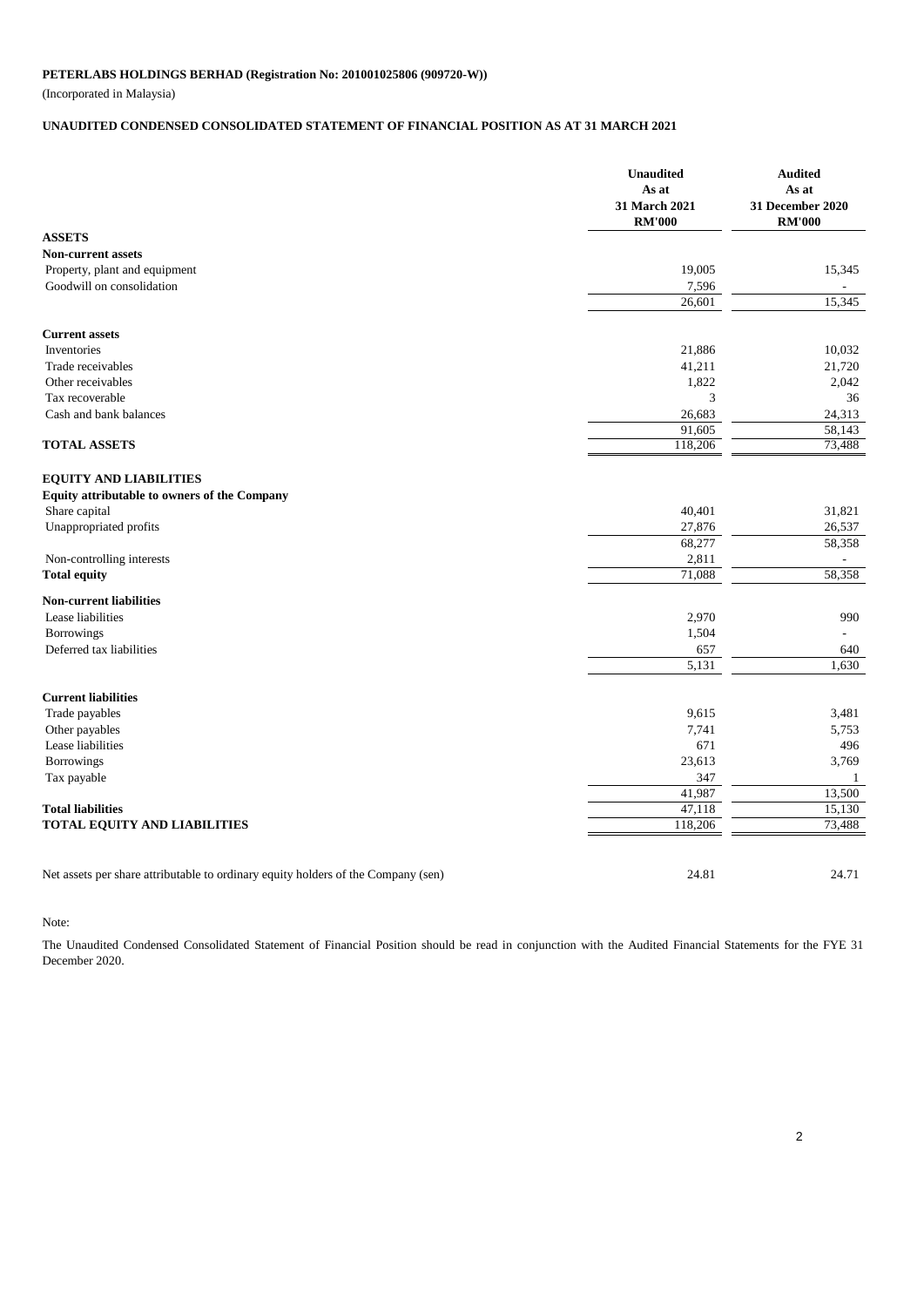#### (Incorporated in Malaysia) **PETERLABS HOLDINGS BERHAD (Registration No: 201001025806 (909720-W))**

#### **UNAUDITED CONDENSED CONSOLIDATED STATEMENT OF CHANGES IN EQUITY FOR THE FIRST QUARTER ENDED 31 MARCH 2021**

|                                                        | <b>Attributable to Equity Holders of the Company</b>          |                                                                           |                               |                                                     |                                  |
|--------------------------------------------------------|---------------------------------------------------------------|---------------------------------------------------------------------------|-------------------------------|-----------------------------------------------------|----------------------------------|
|                                                        | Non-Distributable<br><b>Share</b><br>Capital<br><b>RM'000</b> | <b>Distributable</b><br>Unappropriated<br><b>Profits</b><br><b>RM'000</b> | <b>Total</b><br><b>RM'000</b> | Non-controlling<br><b>Interest</b><br><b>RM'000</b> | Total<br>Equity<br><b>RM'000</b> |
| At 1 January 2021                                      | 31,821                                                        | 26,537                                                                    | 58,358                        |                                                     | 58,358                           |
| Issuing of 39,000,000 shares @ RM0.22 per unit         | 8,580                                                         |                                                                           | 8,580                         |                                                     | 8,580                            |
| Acquisition of subsidiary                              |                                                               |                                                                           |                               | 2,655                                               | 2,655                            |
| Total comprehensive income<br>for the financial period |                                                               | 1,339                                                                     | 1,339                         | 156                                                 | 1,495                            |
| At 31 March 2021 (Unaudited)                           | 40,401                                                        | 27,876                                                                    | 68,277                        | 2,811                                               | 71,088                           |
| At 1 January 2020                                      | 27,459                                                        | 25,011                                                                    | 52,470                        |                                                     | 52,470                           |
| Total comprehensive income<br>for the financial period |                                                               | 911                                                                       | 911                           | $\overline{\phantom{a}}$                            | 911                              |
| At 31 March 2020 (Unaudited)                           | 27,459                                                        | 25,922                                                                    | 53,381                        | $\overline{\phantom{a}}$                            | 53,381                           |

Note:

The Unaudited Condensed Consolidated Statement of Changes In Equity should be read in conjunction with the Audited Financial Statements for the FYE 31 December 2020.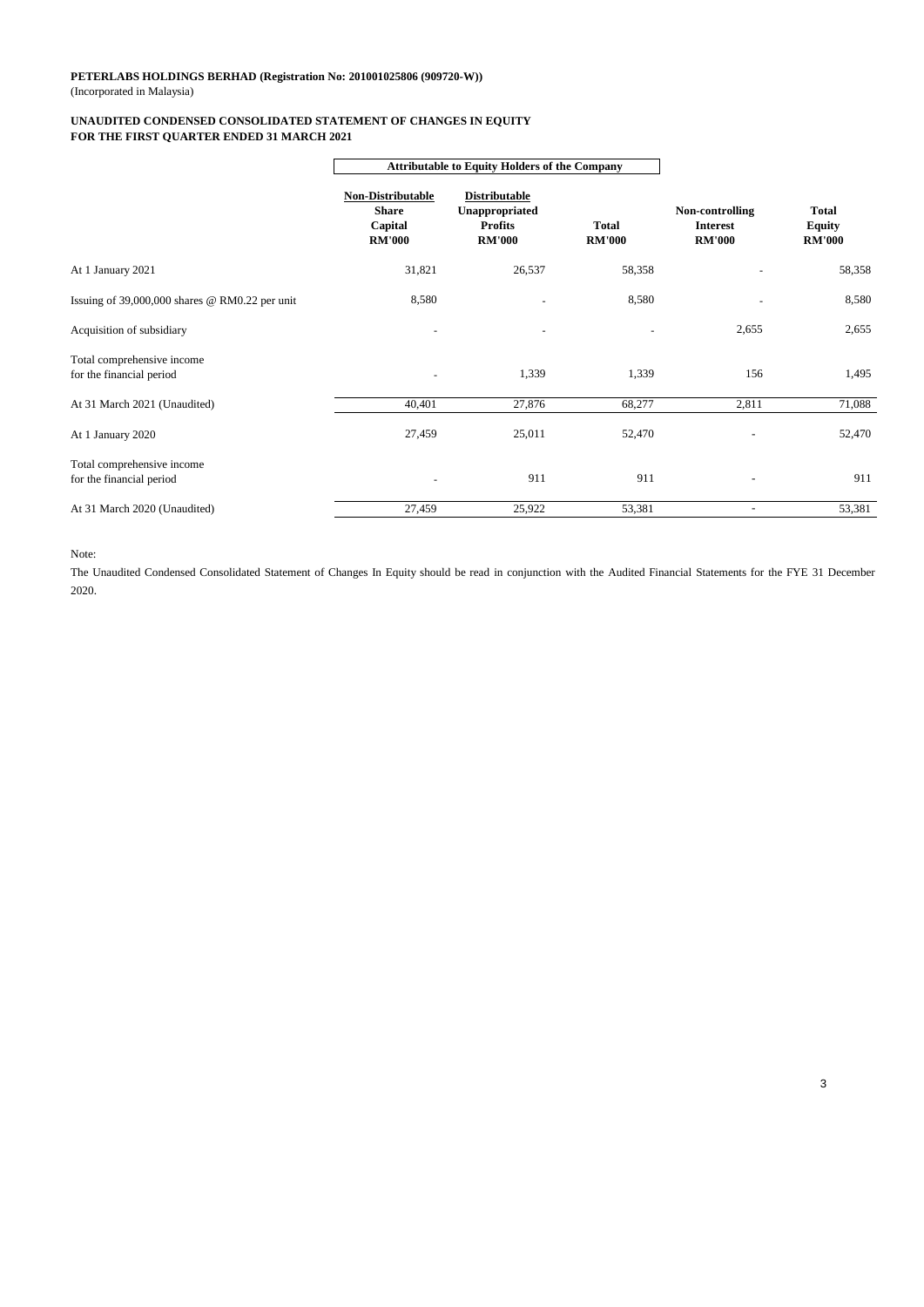#### **UNAUDITED CONDENSED CONSOLIDATED STATEMENT OF CASH FLOWS FOR THE FIRST QUARTER ENDED 31 MARCH 2021**

|                                                               | <b>Current Period</b><br><b>To Date Ended</b><br>31 March 2021<br>(Unaudited)<br><b>RM'000</b> | <b>Preceding Year</b><br>Corresponding<br><b>Period Ended</b><br>31 March 2020<br>(Unaudited)<br><b>RM'000</b> |
|---------------------------------------------------------------|------------------------------------------------------------------------------------------------|----------------------------------------------------------------------------------------------------------------|
| <b>OPERATING ACTIVITIES</b>                                   |                                                                                                |                                                                                                                |
| Profit before tax                                             | 2,022                                                                                          | 1,322                                                                                                          |
| Adjustments for:-                                             |                                                                                                |                                                                                                                |
| - Non cash items                                              | 657                                                                                            | 511                                                                                                            |
| - Non-operating items                                         | 189                                                                                            | (16)                                                                                                           |
| Operating profit before working capital changes               | 2,868                                                                                          | 1,817                                                                                                          |
| Changes in working capital                                    |                                                                                                |                                                                                                                |
| Inventories                                                   | (557)                                                                                          | 3,208                                                                                                          |
| Receivables                                                   | (175)                                                                                          | 1,511                                                                                                          |
| Payables                                                      | 2,035                                                                                          | (618)                                                                                                          |
| <b>Bill</b> payables                                          | (1, 845)                                                                                       | (424)                                                                                                          |
| <b>Cash generated from operations</b>                         | 2,326                                                                                          | 5,494                                                                                                          |
| Tax expense paid                                              | (333)                                                                                          | (393)                                                                                                          |
| Interest received                                             | 119                                                                                            | 91                                                                                                             |
| Interest paid                                                 | (79)                                                                                           | (66)                                                                                                           |
| Net cash from operating activities                            | 2,033                                                                                          | 5,126                                                                                                          |
| <b>INVESTING ACTIVITIES</b>                                   |                                                                                                |                                                                                                                |
| Purchase of property, plant and equipment                     | (104)                                                                                          | (86)                                                                                                           |
| Net outflow acquisition of equity interest in a subsidiary co | 1,913                                                                                          |                                                                                                                |
| Proceed from disposal of property, plant and equipment        |                                                                                                | 36                                                                                                             |
| Net cash from / (used in) investing activities                | 1,809                                                                                          | (50)                                                                                                           |
| <b>FINANCING ACTIVITIES</b>                                   |                                                                                                |                                                                                                                |
| Repayment of revolving credit                                 | (1,000)                                                                                        |                                                                                                                |
| Interest paid                                                 | (247)                                                                                          | (22)                                                                                                           |
| Repayment of term loans                                       | (15)                                                                                           | (16)                                                                                                           |
| Repayment of lease liabilities                                | (226)                                                                                          | (175)                                                                                                          |
| Net cash used in financing activities                         | (1, 488)                                                                                       | (213)                                                                                                          |
| Net changes in cash and cash equivalents                      | 2,354                                                                                          | 4,863                                                                                                          |
| <b>Effect of exchange rate changes</b>                        | 16                                                                                             | 21                                                                                                             |
| Cash and cash equivalents at the beginning of the period      | 24,313                                                                                         | 14,775                                                                                                         |
| Cash and cash equivalents at the end of the period            | 26,683                                                                                         | 19,659                                                                                                         |

Note:

The Unaudited Condensed Consolidated Statement of Cash Flows should be read in conjunction with the Audited Financial Statements for the FYE 31 December 2020.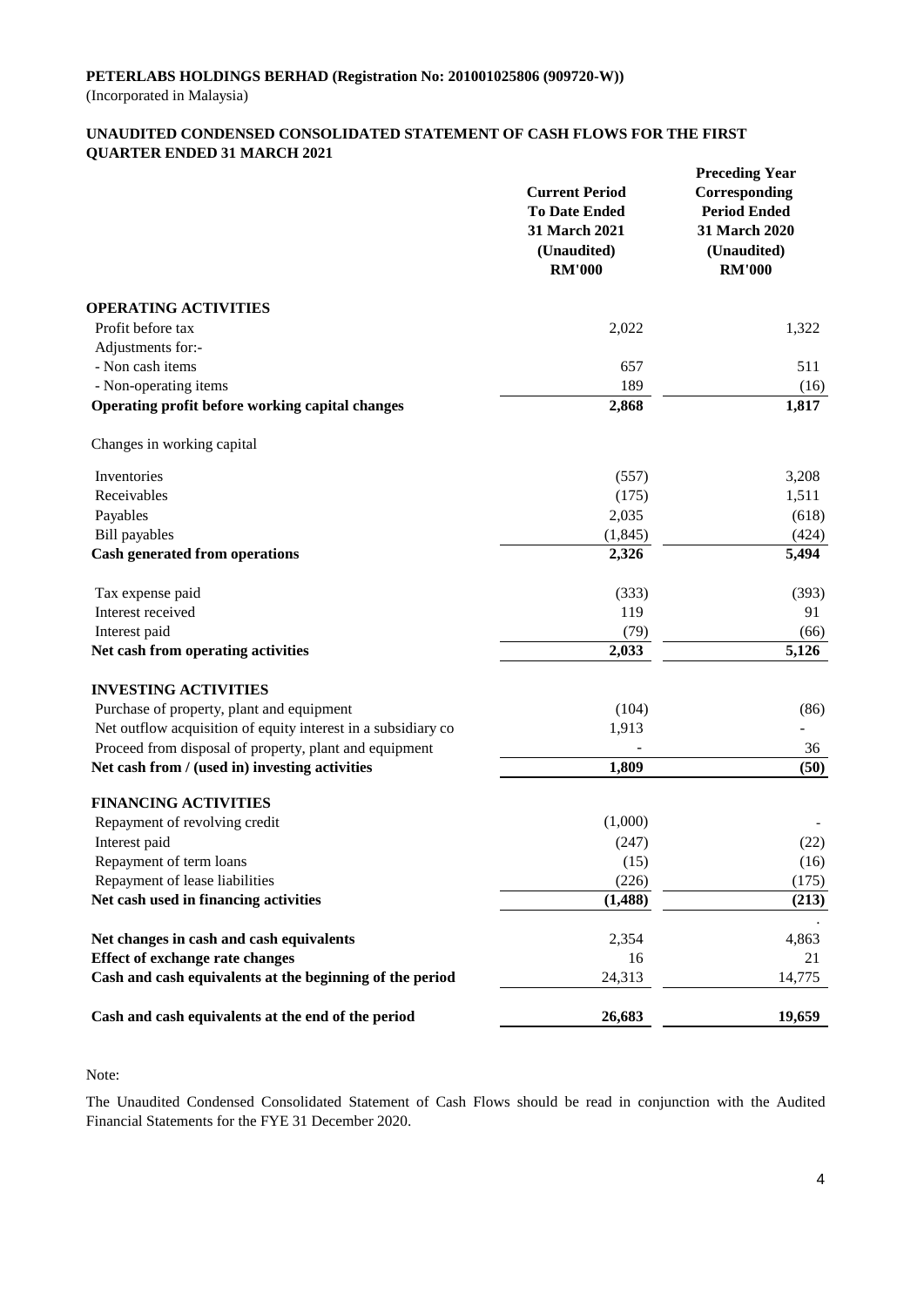## **QUARTERLY REPORT FOR THE FIRST QUARTER ENDED 31 MARCH 2021**

#### **NOTES TO THE INTERIM REPORT FOR THE FINANCIAL PERIOD ENDED 31 MARCH 2021**

#### **A: EXPLANATORY NOTES PURSUANT TO THE MALAYSIAN FINANCIAL REPORTING STANDARDS 134 (MFRS 134): INTERIM FINANCIAL REPORTING**

#### **A1. Basis of preparation**

The interim financial statements are unaudited and have been prepared in accordance with MFRS 134: Interim Financial Reporting and Appendix 9B of the ACE Market Listing Requirements ("ACE LR").

The interim financial statements should be read in conjunction with the Audited Financial Statements of the Group for the FYE 31 December 2020 and the accompanying explanatory notes attached to the interim financial report.

#### **A2. Significant accounting policies**

Significant accounting policies adopted by the Group in these interim financial statements are consistent with those of the audited financial statements for the FYE 31 December 2020 except for the adoption of the following Amendments to MFRSs during the current financial period:

- Amendments to References to the Conceptual Framework in MFRS Standards
- Amendments to MFRS 3 Definition of a Business
- Amendments to MFRS 101 and MFRS 108 Definition of Material
- Amendments to MFRS 9, MFRS 139 and MFRS 7 Interest Rate Benchmark Reform
- Amendments to MFRS 16 Leases Covid-19 Related Rent Concessions

The adoption of these Amendments to MFRSs did not result in significant changes in the accounting policies of the Group and has no significant effect on these interim financial statements.

As at the date of authorisation of these interim financial statements, the following amendments to MFRSs which were in issue but not yet effective and have not been early adopted by the Group:

| <b>Amendments to MFRSs</b>                   |                                                                                             | <b>Effective for annual</b><br>periods beginning on or after |
|----------------------------------------------|---------------------------------------------------------------------------------------------|--------------------------------------------------------------|
| Amendment to MFRS 16                         | Covid-19-Related Rent Concessions<br>beyond 30 June 2021                                    | 1 April 2021                                                 |
| Amendments to MFRS 3                         | Reference to the Conceptual<br>Framework                                                    | 1 January 2022                                               |
| Amendments to MFRS 116                       | Property, Plant and Equipment<br>Proceeds before Intended Use                               | 1 January 2022                                               |
| Amendments to MFRS 101                       | Classification of Liabilities as<br>Current or Non-current                                  | 1 January 2022                                               |
| Amendments to MFRS 101                       | Disclosure of Accounting Policies                                                           | 1 January 2023                                               |
| Amendments to MFRS 108                       | Definition of Accounting Estimates                                                          | 1 January 2023                                               |
| Amendments to MFRS 10 and<br><b>MRFS 128</b> | Sale or Contribution of Assets<br>between on Investor and its<br>Associate or Joint Venture | Yet to be confirmed                                          |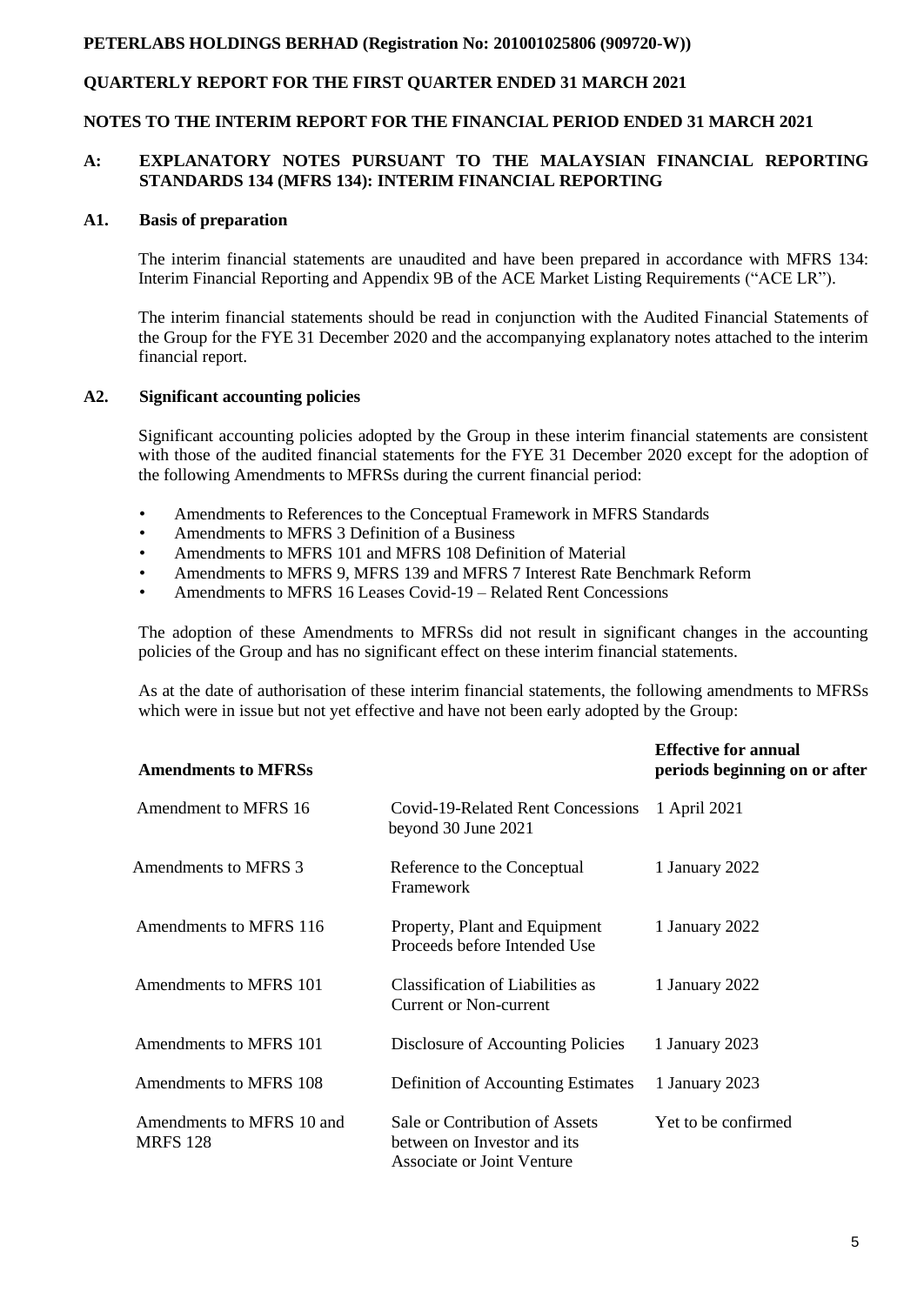## **QUARTERLY REPORT FOR THE FIRST QUARTER ENDED 31 MARCH 2021 (CONT'D)**

### **NOTES TO THE INTERIM REPORT FOR THE FINANCIAL PERIOD ENDED 31 MARCH 2021 (CONT'D)**

#### **A2. Significant accounting policies (Cont'd)**

The adoption of these amendments to MFRSs are not expected to have any material financial impact on the financial statements of the Group in the period of initial application.

### **A3. Auditors' report**

There was no qualification on the Audited Financial Statements of the Group for the FYE 31 December 2020.

#### **A4. Seasonal or cyclical factors**

The operations of the Group were not significantly affected by seasonal or cyclical factors during the current financial quarter under review and current period-to-date.

### **A5. Items of unusual nature and amount**

There were no unusual items affecting assets, liabilities, equity, net income or cash flows of the Group that were unusual because of their nature, size or incidence for the quarter under review and current period-todate.

### **A6. Material changes in estimates**

There were no changes in estimates that had a material effect in the current quarter and period-to-date results.

#### **A7. Profit for the period**

Profit for the current quarter and period-to-date ended 31 March 2021 is arrived at after charging / (crediting), amongst other items, the following:

|                                                   | <b>Quarter Ended</b>        | <b>Period To Date</b><br><b>Ended</b> |
|---------------------------------------------------|-----------------------------|---------------------------------------|
|                                                   | 31.03.2021<br><b>RM'000</b> | 31.03.2021<br><b>RM'000</b>           |
| Other income including investment income          | (259)                       | (259)                                 |
| Interest income                                   | (119)                       | (119)                                 |
| Expected credit losses on trade receivables (net) | 21                          | 21                                    |
| Interest expense                                  | 326                         | 326                                   |
| Depreciation                                      | 611                         | 611                                   |
| Net realised foreign exchange loss                | 84                          | 84                                    |
| Net unrealised foreign exchange loss              | 15                          | 15                                    |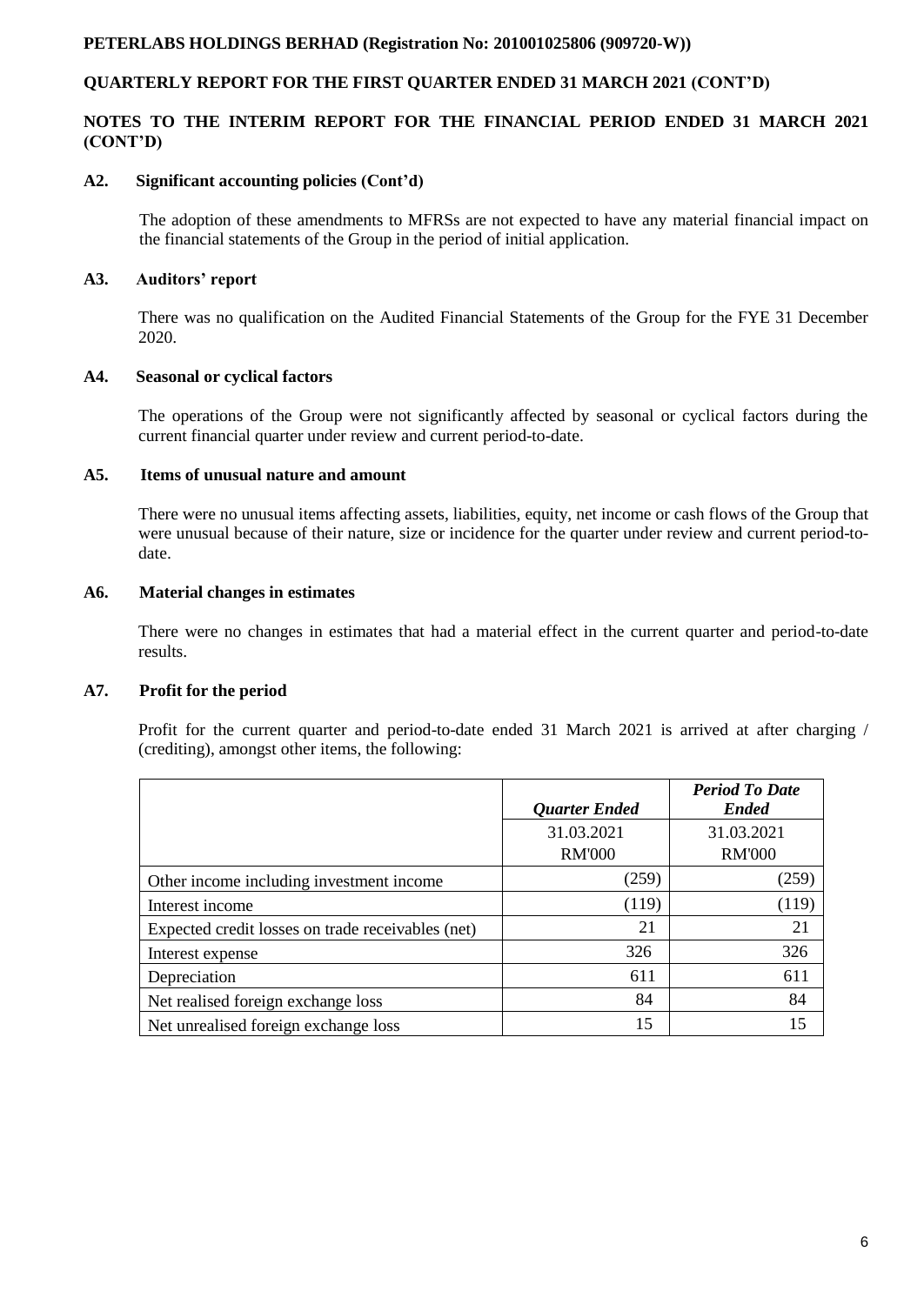# **QUARTERLY REPORT FOR THE FIRST QUARTER ENDED 31 MARCH 2021 (CONT'D)**

## **NOTES TO THE INTERIM REPORT FOR THE FINANCIAL PERIOD ENDED 31 MARCH 2021 (CONT'D)**

## **A8. Segmental information**

The Group is organised into the following operating segments:

- a) Trading
- b) Manufacturing

| <b>Quarter ended</b><br><b>31 March 2021</b> | <b>Trading</b><br><b>RM'000</b> | <b>Manufacturing</b><br><b>RM'000</b> | <b>Eliminations</b><br><b>RM'000</b> | <b>Consolidated</b><br><b>RM'000</b> |
|----------------------------------------------|---------------------------------|---------------------------------------|--------------------------------------|--------------------------------------|
| <b>Revenue from</b>                          |                                 |                                       |                                      |                                      |
| External customers                           | 47,649                          | 1,307                                 |                                      | 48,956                               |
| Inter-segment revenue                        | 1,032                           | 5,634                                 | (6,666)                              |                                      |
| <b>Total revenue</b>                         | 48,681                          | 6,941                                 | (6,666)                              | 48,956                               |
|                                              |                                 |                                       |                                      |                                      |
| <b>Profit before tax</b>                     | 1,621                           | 401                                   |                                      | 2,022                                |
| Tax expense                                  |                                 |                                       |                                      | (527)                                |
| <b>Profit for the period</b>                 |                                 |                                       |                                      | 1,495                                |
|                                              |                                 |                                       |                                      |                                      |

| <b>Period to Date ended</b><br><b>31 March 2021</b> | <b>Trading</b><br><b>RM'000</b> | <b>Manufacturing</b><br><b>RM'000</b> | <b>Eliminations</b><br><b>RM'000</b> | <b>Consolidated</b><br><b>RM'000</b> |
|-----------------------------------------------------|---------------------------------|---------------------------------------|--------------------------------------|--------------------------------------|
| <b>Revenue from</b>                                 |                                 |                                       |                                      |                                      |
| External customers                                  | 47,649                          | 1,307                                 |                                      | 48,956                               |
| Inter-segment revenue                               | 1,032                           | 5,634                                 | (6,666)                              |                                      |
| <b>Total revenue</b>                                | 48,681                          | 6,941                                 | (6,666)                              | 48,956                               |
| <b>Profit before tax</b>                            | 1,621                           | 401                                   | ٠                                    | 2,022                                |
| Tax expense                                         |                                 |                                       |                                      | (527)                                |
| <b>Profit for the period</b>                        |                                 |                                       |                                      | 1,495                                |

## **A9. Valuation of property, plant and equipment**

There was no valuation of the property, plant and equipment in the current quarter under review.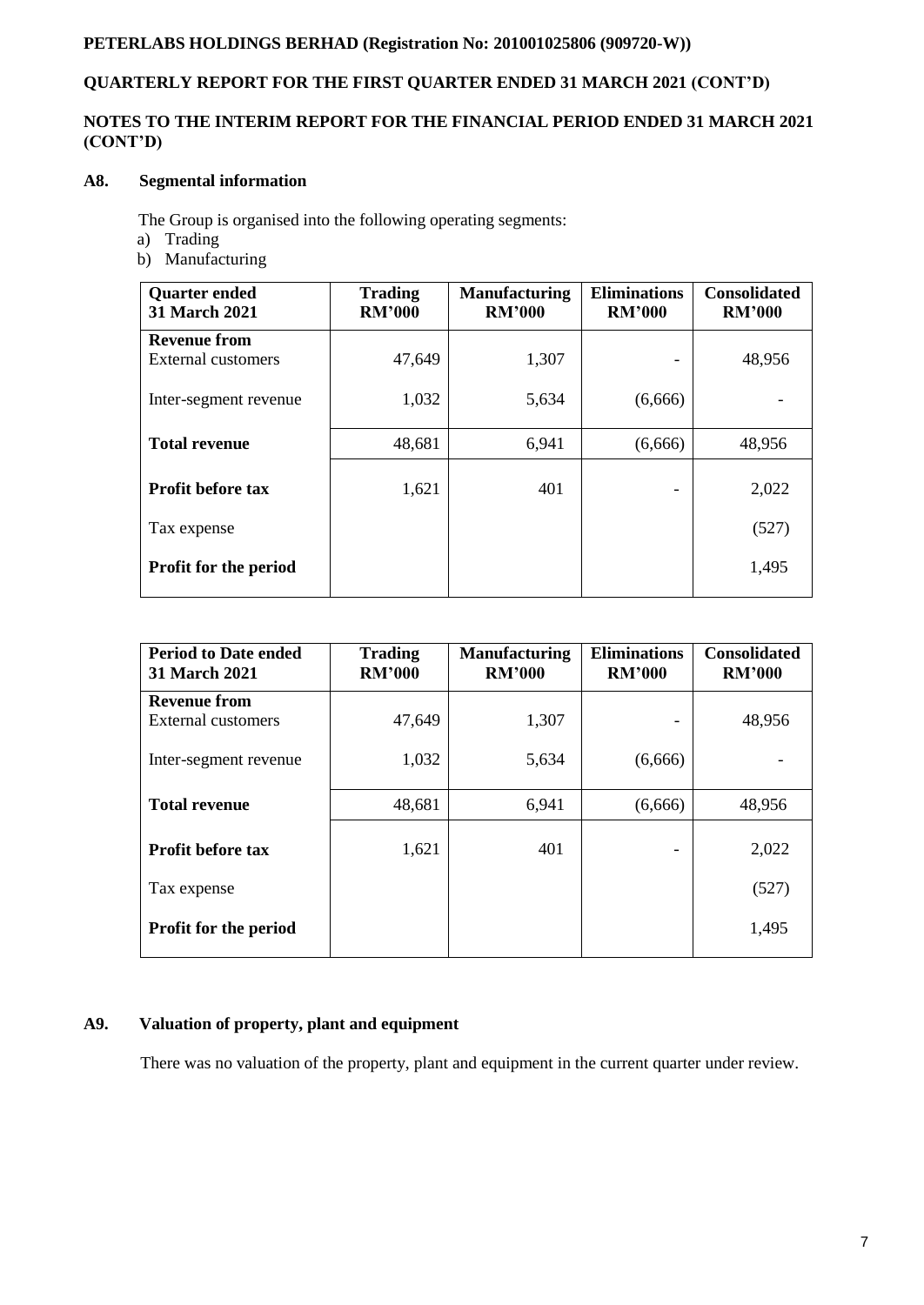## **QUARTERLY REPORT FOR THE FIRST QUARTER ENDED 31 MARCH 2021 (CONT'D)**

### **NOTES TO THE INTERIM REPORT FOR THE FINANCIAL PERIOD ENDED 31 MARCH 2021 (CONT'D)**

#### **A10. Capital commitments**

There was no capital commitment as at date of this announcement.

#### **A11. Material subsequent events**

There were no material events subsequent to the reporting date up to the date of this report.

#### **A12. Changes in composition of the Group**

 1 January 2021, our Group has acquired 60% equity interest in Thye On Tong Trading Sdn bhd ("TOT"), TOT was incorporated on 31 December 1979 in Malaysia as a private limited company under the Companies Act, 1965.

#### **A13. Contingent liabilities or contingent assets**

|                                                                                                                     | Company                    |                            |  |
|---------------------------------------------------------------------------------------------------------------------|----------------------------|----------------------------|--|
| Corporate guarantee given by the Company to financial<br>institutions for credit facilities granted to Subsidiaries | As at 31/03/2021<br>RM'000 | As at 31/12/2020<br>RM'000 |  |
| Utilised<br>$\blacksquare$                                                                                          | 25,117                     | 3,769                      |  |
| Limit<br>$\overline{\phantom{a}}$                                                                                   | 44,253                     | 21,897                     |  |

#### **A14. Significant related party transactions**

Save as disclosed in the Audited Financial Statements for the FYE 31 December 2020, there were no other significant related party transactions for the current quarter under review.

#### **A15. Issuances, cancellations, repurchase, resale and repayment of debt and equity**

There were no issuance or repayment of debt and equity securities, share buy-back, share cancellations, share held as treasury shares and resale of treasury shares during the quarter and financial period under review.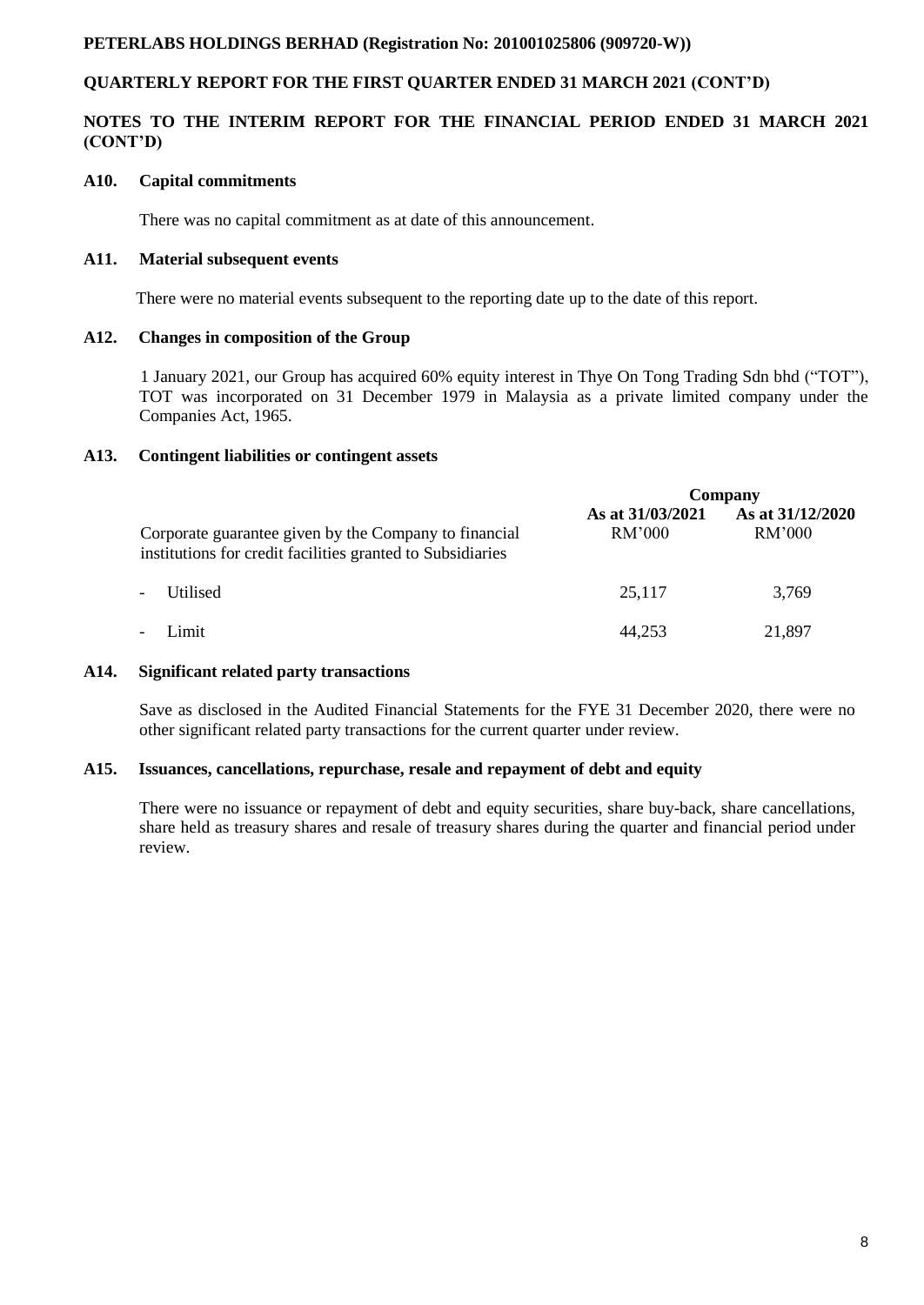## **QUARTERLY REPORT FOR THE FIRST QUARTER ENDED 31 MARCH 2021 (CONT'D)**

### **B: ADDITIONAL INFORMATION PURSUANT TO THE ACE LR**

#### **B1. Review of performance**

| 1QFY21        | 1QFY20        | Variance | FY2021        | FY2020        | Variance |
|---------------|---------------|----------|---------------|---------------|----------|
| <b>RM'000</b> | <b>RM'000</b> | %        | <b>RM'000</b> | <b>RM'000</b> | %        |
| 48,956        | 21,777        | 124,81%  | 48,956        | 21,777        | 124,81%  |
| 2,348         | 1,410         | 66.52%   | 2,348         | 1,410         | 66.52%   |
| 2,348         | 1,410         | 66.52%   | 2,348         | 1,410         | 66.52%   |
| 2,022         | 1,322         | 52.95%   | 2,022         | 1,322         | 52.95%   |
| 1,495         | 911           | 64.11%   | 1,495         | 911           | 64.11%   |
|               |               |          |               |               | 46.98%   |
|               | 1,339         | 911      | 46.98%        | 1,339         | 911      |

The Group registered RM48.956 million revenue for the current quarter which represents increase of RM27.179 million or 124.81% as compared to the revenue of RM21.777 million in the previous period's corresponding quarter. The Group registered profit before tax of RM2.022 million for the quarter under review which represents increase of RM0.700 million or 52.95% as compared to the Group's profit before tax of RM1.322 million reported in the previous period's corresponding quarter. Profit before tax increased due to increased in revenue from the subsidiary but also the revenue generated from new entered subsidiary.

For the current quarter, trading segment registered revenue of RM47.649 million from the external customers and RM1.032 million from inter-company transactions and reported profit before tax of RM1.621 million for the quarter under review. In the previous period's corresponding quarter, the group achieved revenue of RM20.426 million from the external customers and RM0.880 million from intercompany transactions and reported profit before tax of RM1.008 million for the trading segment. The increase in profit before tax for the trading segment for the current quarter was mainly due to higher revenue achieved.

The manufacturing segment registered revenue of RM1.307 million from the external customers and RM5.634 million from inter-company transactions and reported profit before tax of RM0.401 million for the quarter under review. In the previous period's corresponding quarter, the Group achieved revenue of RM1.351 million from external customers and RM6.646 million from inter-company transactions and reported profit before tax of RM0.314 million for the manufacturing segment. The increase in profit before tax for the manufacturing segment for the current quarter was mainly due to higher gross profit margin achieved coupled with lower operating expenses incurred.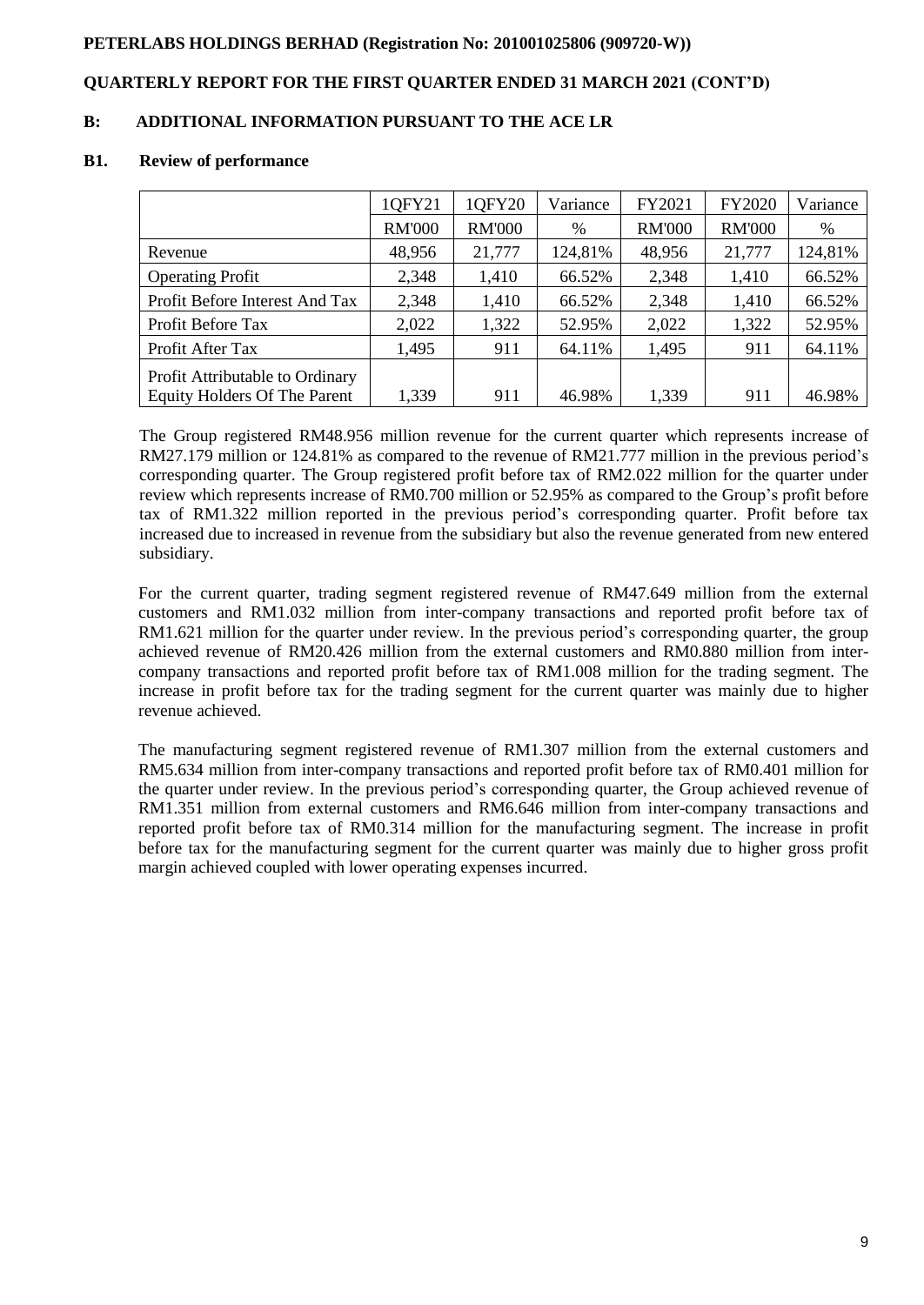## **QUARTERLY REPORT FOR THE FIRST QUARTER ENDED 31 MARCH 2021 (CONT'D)**

#### **B2. Material changes in the current quarter's results compared to the results of the immediate preceding quarter**

|                                                   | 1QFY21        | 40FY20        | Variance |
|---------------------------------------------------|---------------|---------------|----------|
|                                                   | <b>RM'000</b> | <b>RM'000</b> | $\%$     |
| Revenue                                           | 48,956        | 18,972        | 158.04%  |
| <b>Operating Profit</b>                           | 2,348         | 1,179         | 99.15%   |
| Profit Before Interest And Tax                    | 2,348         | 1,179         | 99.15%   |
| Profit Before Tax                                 | 2,022         | 1,135         | 78.15%   |
| Profit After Tax                                  | 1,495         | 952           | 57.04%   |
| Profit Attributable to Ordinary Equity Holders Of |               |               |          |
| The Parent                                        | 1,339         | 952           | 40.65%   |

For the quarter under review, the Group registered increase in revenue of 158.04% from RM18.972 million to RM48.956 million and increase in profit before tax of 78.15% from RM1.135 million to RM2.022 million as compared to preceding quarter ended 31 December 2020. The increase in profit before tax was mainly attributable to lower operation expenses incurred coupled with higher revenue achieved. For the current quarter, trading segment achieved revenue of RM47.649 million and profit before tax of RM1.621 million as compared to revenue of RM18.714 million and profit before tax of RM0.808 million in the previous quarter, whilst the manufacturing segment achieved revenue of RM1.307 million and reported profit before tax of RM0.401 million as compared to revenue of RM0.258 million and profit before tax of RM0.327 million in the previous quarter.

### **B3. Prospects**

The PLABS (Peterlabs) Group foresees a slow economic and business recovery that continues to labour under the threat of the ongoing COVID-19 pandemic. Thus, the PLABS Group will continue to focus on the health and safety of its employees and customers alike while ensuring the sustainability of its operations in the short-term as well as the long-term.

The still-high COVID-19 infections will continue to influence the on-trade consumptions and consumers sentiment in general, but the PLABS Group is cautiously optimistic for the recovery with Malaysia adapting to new social and business norms and the Government of Malaysia controls over the COVID-19 pandemic.

From now on, the assets of and the profits generated by Thye On Tong Trading Sdn Bhd will be consolidated into the accounts of the PLABS Group. Given the established business and positive historical financial performance of TOT, the Board expects that TOT will contribute positively to the future earnings of the PLABS Group.

## **B4. Profit forecast**

No profit forecast has been issued by the Group previously in any public document.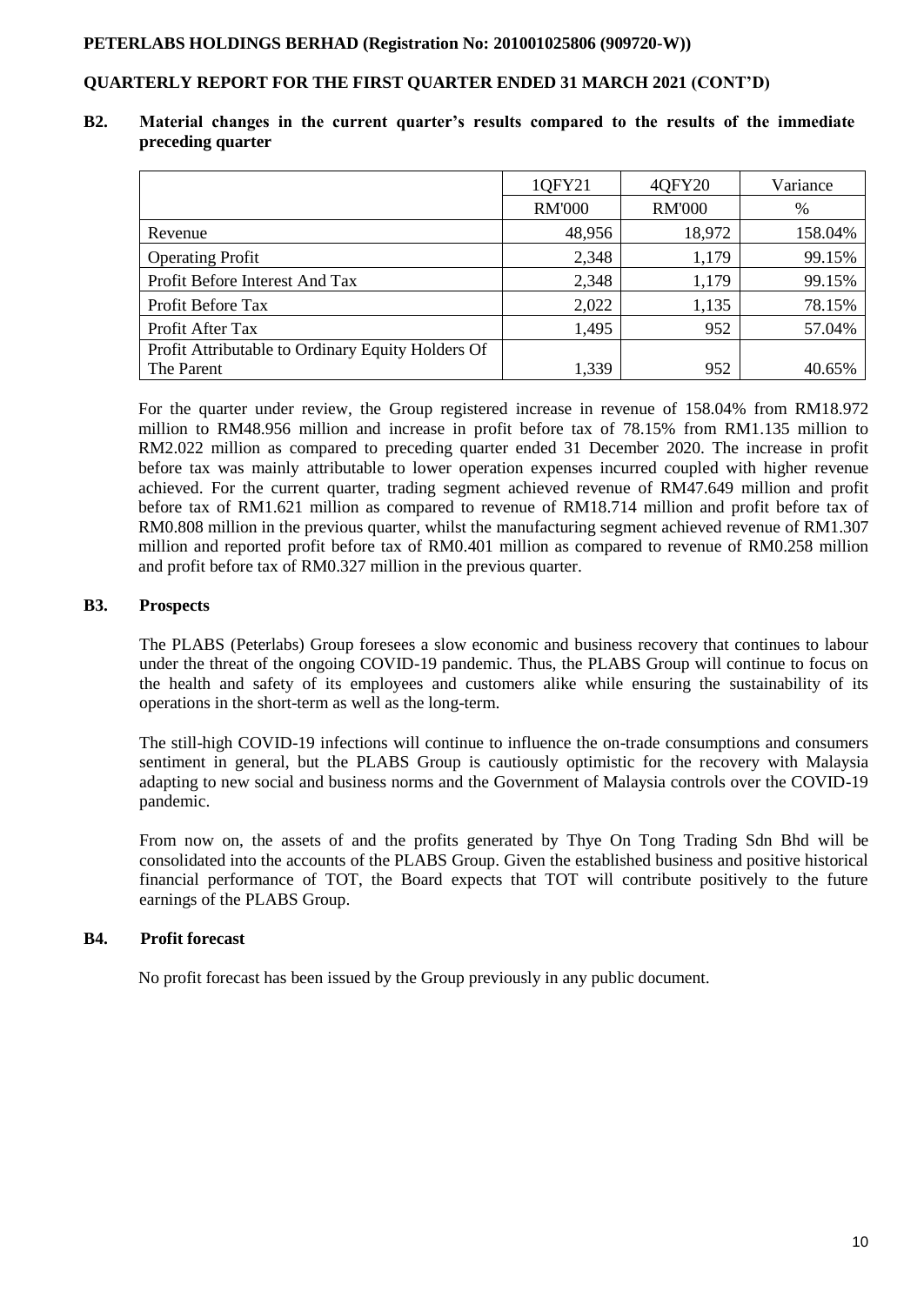## **QUARTERLY REPORT FOR THE FIRST QUARTER ENDED 31 MARCH 2021 (CONT'D)**

### **B5. Tax expense**

|                    | <b>Current quarter ended</b><br>31.03.2021<br><b>RM'000</b> | <b>Current period-to-date</b><br>31.03.2021<br><b>RM'000</b> |
|--------------------|-------------------------------------------------------------|--------------------------------------------------------------|
| Income tax         |                                                             |                                                              |
| -Current period    | 528                                                         | 528                                                          |
| -Deferred taxation | (1)                                                         | ( 1 )                                                        |
|                    | 527                                                         |                                                              |

 The Group's effective tax rate for the current quarter is higher than the statutory rate mainly due to certain expenses not deductible for tax purposes.

#### **B6. Profit from sale of unquoted investments and/or properties**

There was no disposal of unquoted investments or properties for the current quarter under review.

### **B7. Quoted securities**

There was no acquisition and/or disposal of quoted securities for the current quarter under review.

#### **B8. Status of corporate proposals**

Save as disclosed below, there were no other corporate proposals announced but not completed as at the date of this report:

a) On 13 July 2020, Alliance Investment Bank Berhad ("AIBB") had, on behalf of the Board, announced that the Company proposes to undertake a private placement of up to 21,473,990 new ordinary shares in Peterlabs Holdings Berhad ("PHB") , representing approximately ten percent (10%) of the total number of issued shares of PHB ("Proposed Private Placement")

Further to the above, on 14 July 2020 AIBB had, on behalf of the Board of Directors of PHB, announced that the additional listing application for the listing of and quotation for the Placement Shares to be issued pursuant to the Proposed Private Placement has been submitted to Bursa Malaysia Securities Berhad ("Bursa Securities") on 14 July 2020.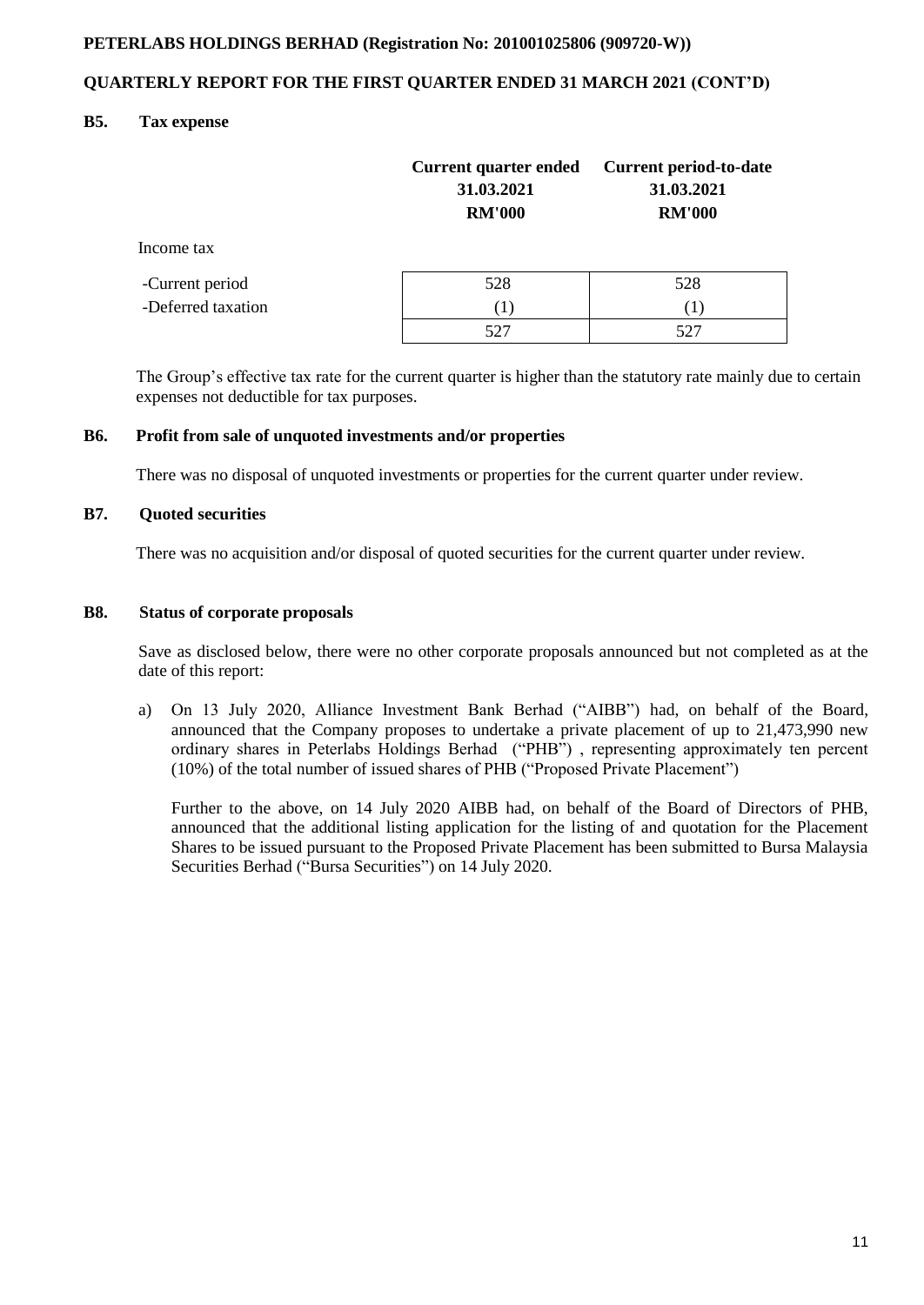### **QUARTERLY REPORT FOR THE FIRST QUARTER ENDED 31 MARCH 2021 (CONT'D)**

#### **B8. Status of corporate proposals (Cont'd)**

In addition to that, on 21 July 2020, AIBB had on behalf of the Board provided additional information in relation to the utilisation of proceeds from the Proposed Private Placement as follows:

| <b>Details of utilisation</b>                                              | <b>RM'000</b> | <b>Estimated timeframe for</b><br>utilisation (from the date of listing<br>of the Placement Shares) |
|----------------------------------------------------------------------------|---------------|-----------------------------------------------------------------------------------------------------|
| Investment in new business                                                 | 3,000         | Within 12 months                                                                                    |
| Working capital                                                            | 1,165         | Within 12 months                                                                                    |
| Estimated expenses in relation to the<br><b>Proposed Private Placement</b> | 130           | Upon completion of the Proposed<br>Private Placement                                                |
| Total gross proceeds raised from the<br>Proposed Private Placement         | 4.295         |                                                                                                     |

In additional to that, on behalf of the Board of Directors of PHB, AIBB announced on 23 July 2020 that the Bursa Securities had approved up to 21,473,990 Placement Shares to be issued pursuant to the Proposed Private Placement subject to the following conditions:

- (i) PHB and AIBB must fully comply with the relevant provisions under the ACE Market Listing Requirements pertaining to the implementation of the Proposed Private Placement;
- (ii) PHB and AIBB to inform Bursa Securities upon the completion of the Proposed Private Placement; and
- (iii) PHB to furnish Bursa Securities with a written confirmation of its compliance with the terms and conditions of Bursa Securities' approval once the Proposed Private Placement is completed.

In addition to that, on behalf of the Board of Directors of PHB, AIBB announced on 19 August 2020 that the Board had fixed the issue price for the entire 21,473,990 Placement Shares ("Issue Price") at RM0.2060 per share. The Issue Price represents a discount of RM0.0225 or approximately 9.85% to the 5-day volume weighted average market price of the PHB Shares up to and including 18 August 2020, being the last market day immediately preceding the Price-Fixing Date of RM0.2285 per PHB Share.

In addition to that, on behalf of the Board of Directors of PHB, AIBB announced on 26 August 2020 that the Private Placement has been completed following the listing of and quotation for the entire 21,473,990 Placement Shares on the ACE Market of Bursa Malaysia Securities Berhad.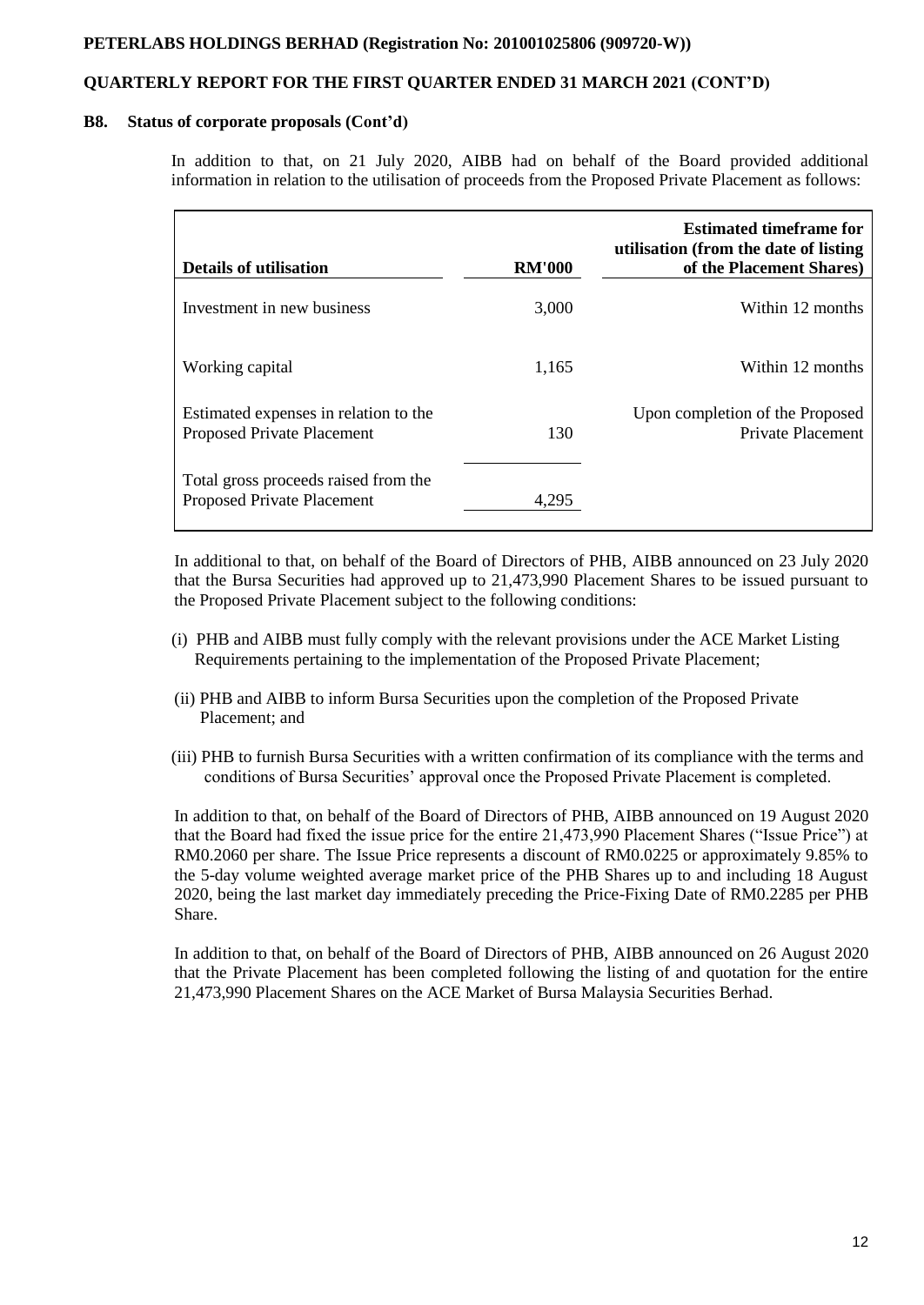## **QUARTERLY REPORT FOR THE FIRST QUARTER ENDED 31 MARCH 2021 (CONT'D)**

#### **B8. Status of corporate proposals (Cont'd)**

The gross proceeds of RM4.424 million from the private placement exercise which was completed on 26 August 2020 have been utilised in the following manner:

|                                  | <b>Proposed</b><br>utilisation<br>* | <b>Actual</b><br>proceeds<br>raised<br># | <b>Actual</b><br>utilisation | <b>Balance to be</b><br>utilised |                          | <b>Estimated</b><br>timeframe for the<br>utilisation of<br>proceeds (from<br>the date of listing<br>of the Placement |
|----------------------------------|-------------------------------------|------------------------------------------|------------------------------|----------------------------------|--------------------------|----------------------------------------------------------------------------------------------------------------------|
| <b>Purposes</b>                  | <b>RM'000</b>                       | <b>RM'000</b>                            | <b>RM'000</b>                | <b>RM'000</b>                    | $\frac{0}{0}$            | <b>Shares</b>                                                                                                        |
| Investment in                    |                                     |                                          |                              |                                  |                          |                                                                                                                      |
| new business                     | 3,000                               | 3,000                                    | 3,000                        | -                                | $\overline{\phantom{a}}$ | Within 12 months                                                                                                     |
| Working<br>capital               | 1,165                               | 1,294                                    | $\overline{\phantom{a}}$     | 1,294                            | 100.00%                  | Within 12 months                                                                                                     |
| Estimated<br>listing<br>expenses | 130                                 | 130                                      | 62                           | 68                               | 52.31%                   | The surplus shall<br>be adjusted to be<br>allocated for<br>working capital.                                          |
|                                  | 4,295                               | 4,424                                    | 3,062                        | 1,362                            | 30.79%                   |                                                                                                                      |

Notes:

'\* As per announcement dated 21 July 2020

# As per announcement dated 26 August 2020

- b) On behalf of the Board of Directors of PHB ("Board"), AIBB announced on 22 July 2020 that the Company proposes to undertake:-
	- (i) the proposed acquisition of 60% equity interest in Thye On Tong Trading Sdn Bhd ("TOT") from the Vendors for a purchase consideration of RM10,800,000 to be satisfied via combination of Cash Consideration and issuance of the Consideration Shares; and
	- (ii) the proposed diversification of the existing business of PHB Group to include the distribution of consumer goods in conjunction with the Proposed Acquisition.

The Proposals are subject to the following approvals being obtained from the following parties:-

- (i) Bursa Securities for the listing of and quotation for the Consideration Shares on the ACE Market of Bursa Securities, in relation to the Proposed Acquisition;
- (ii) the shareholders of the Company for the issuance of the Consideration Shares at an EGM to be convened, in relation to the Proposed Acquisition;
- (iii) the shareholders of the Company for the Proposed Diversification; and
- (iv) any other relevant authorities, if required.

The Proposed Acquisition and the Proposed Diversification are inter-conditional. However, the Proposals are not conditional upon any other corporate exercise undertaken or to be undertaken by the Company.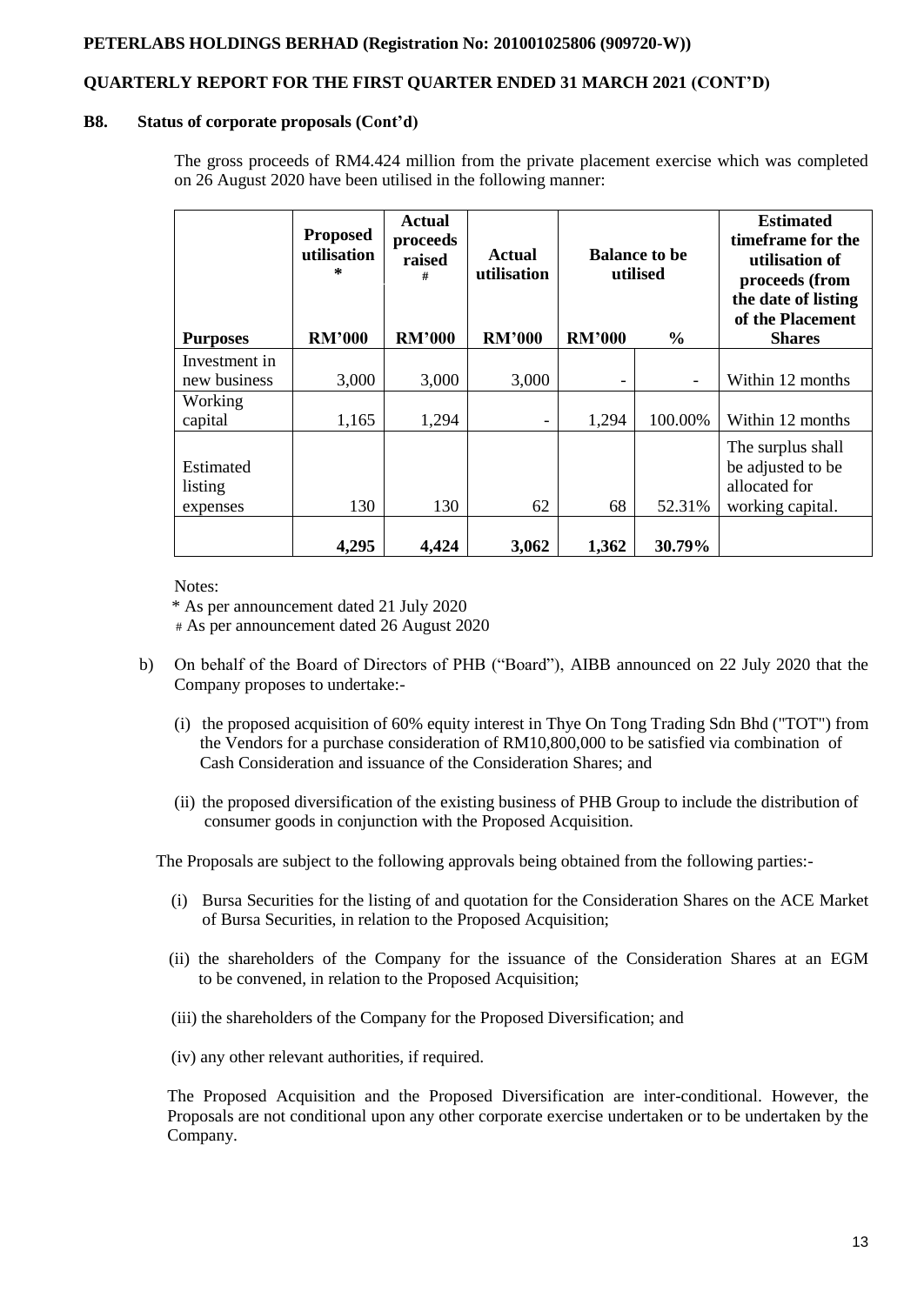## **QUARTERLY REPORT FOR THE FIRST QUARTER ENDED 31 MARCH 2021 (CONT'D)**

#### **B8. Status of corporate proposals (Cont'd)**

- c) On behalf of the Board of Directors of PHB ("Board"), AIBB announced on 14 August 2020 that the additional listing application for the listing of and quotation for the Consideration Shares to be issued pursuant to the Proposed Acquisition has been submitted to Bursa Malaysia Securities Berhad on 14 August 2020.
- d) On behalf of the Board of Directors of PHB ("Board"), AIBB announced on 2 September 2020 that pursuant to Rule  $10.02(g)$  of the Listing Requirements, the highest percentage ratio applicable to the Proposed Acquisition is 31.31% calculated based on the audited total assets of TOT compared with the audited total assets of the PHB Group.

On 28 September 2020, PHB shareholders have approved the Proposed Acquisition and the Proposed Diversification with 100% of voted shares accepted.

e) On behalf of the Board of Directors of PHB ("Board"), AIBB announced on 4 January 2021 that PHB and the Vendors had on 1 January 2021 agreed to waive one of the conditions precedent in the SSA ("CP Waiver"), which is set out as follow:-

The execution of sale and purchase agreements for the sale of the following properties ("Properties") at the agreed purchase price of RM1,800,000 to Datuk Loh Saw Foong and Datin Lin Ching Yein and/or such investment holding company as may be nominated by them ("SPAs") and the fulfillment of all conditions precedent to the SPAs for the Properties:-

- property held under land title Geran 71175, Lot 1143 including buildings thereon erected with postal address of No. 13, Jalan Yam Tuan, 70000 Seremban, Negeri Sembilan and No. 14, Jalan Siow Loong Hin, 70000 Seremban, Negeri Sembilan;
- property held under land title Geran 148866, Lot 9009 including buildings thereon erected with postal address of No. 27, Jalan Lombong Emas 4, Seremban Light Industrial Park, Jalan Tun Dr. Ismail, 70200 Seremban, Negeri Sembilan;
- property held under land title Geran 148867, Lot 9010 including buildings thereon erected with postal address of No. 29, Jalan Lombong Emas 4, Seremban Light Industrial Park, Jalan Tun Dr. Ismail, 70200 Seremban, Negeri Sembilan; and
- property held under land title Geran 179040, Lot 14008 including buildings thereon erected with postal address of No. 157, Jalan Bukit Intan 4, Taman Bukit Intan, Off Jalan Labu, 70200 Seremban, Negeri Sembilan,

(referred to as the "Said CP").

In view that the parties to the SPAs in respect of the Properties will require more time to complete the transactions, the Company has agreed to allow for the completion of the SSA despite the nonfulfilment of the Said CP with the undertaking from each of the Vendors that SPAs will be completed within 60 days from 1 January 2021 unless otherwise mutually agreed by the Company and the Vendors ("Undertaking") with all costs and expenses with respect to the transfer of Properties pursuant to the SPAs to be borne by the Vendors.

The Vendors each irrevocably and unconditionally agree to fully indemnify and keep the Purchaser fully indemnified in the event of breach of the Undertaking.

Pursuant to the CP Waiver, PHB and the Vendors have mutually agreed and confirmed that all the conditions precedent to the SSA have been fulfilled. Accordingly, the SSA has become unconditional.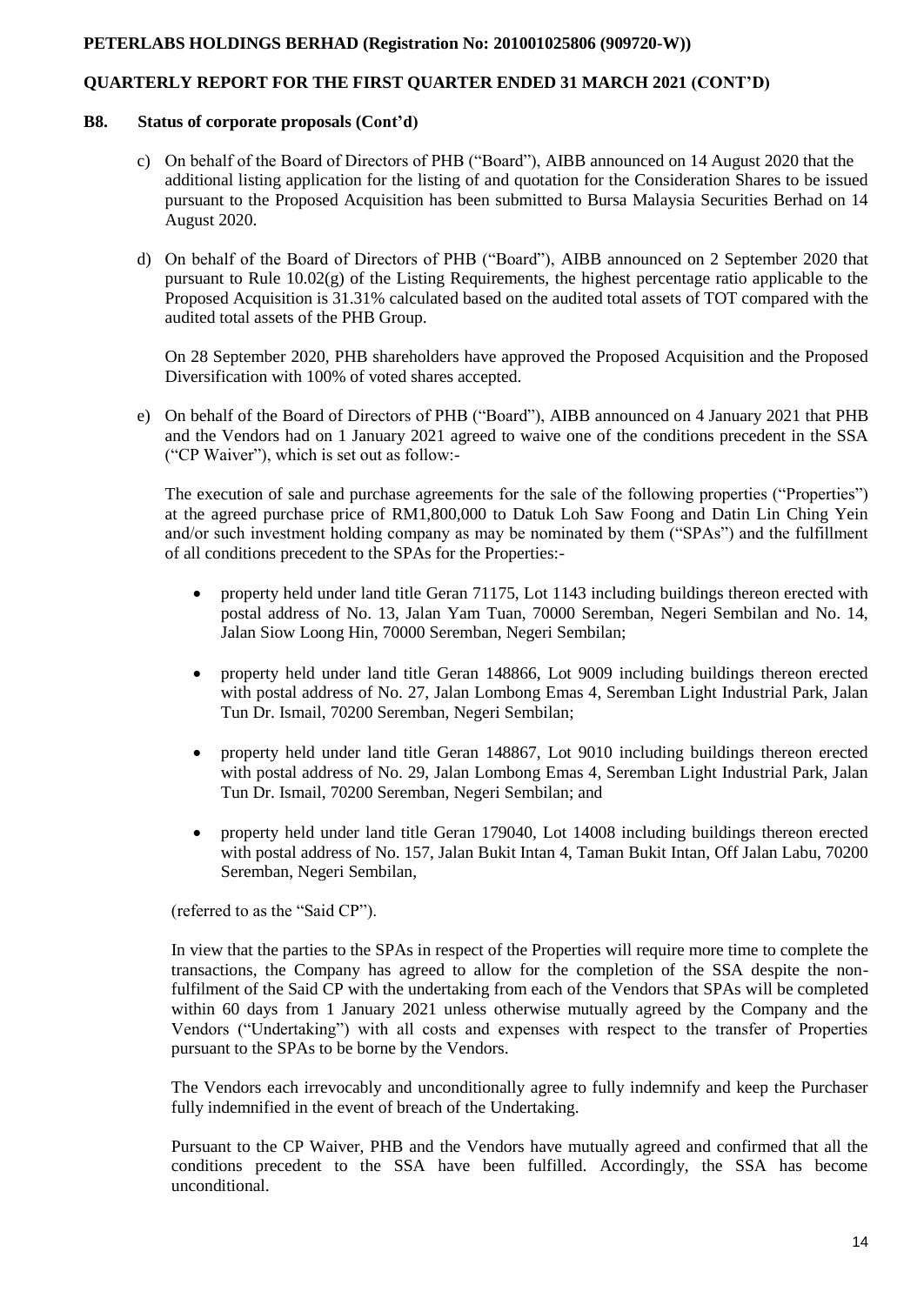## **QUARTERLY REPORT FOR THE FIRST QUARTER ENDED 31 MARCH 2021 (CONT'D)**

#### **B8. Status of corporate proposals (Cont'd)**

 (f) On behalf of the Board of Directors of PHB ("Board"), AIBB announced on 15 January 2021 that the Proposed Acquisition has been completed following the listing of and quotation for the 39,000,000 Consideration Shares on the ACE Market of Bursa Malaysia Securities Berhad today, in accordance with the terms of the SSA

### **B9. Group borrowings and debts securities**

The Group's borrowings as at 31 March 2021 were as follows:

|                               | <b>Secured</b><br><b>RM'000</b> | <b>Unsecured</b><br><b>RM'000</b> | <b>Total</b><br><b>RM'000</b> |
|-------------------------------|---------------------------------|-----------------------------------|-------------------------------|
| <b>Short term borrowings:</b> |                                 |                                   |                               |
| Lease liabilities - (Finance) |                                 | 336                               | 336                           |
| <b>Bank borrowings</b>        | 23,613                          |                                   | 23,613                        |
| Total                         | 23,613                          | 336                               | 23,949                        |
|                               | Secured<br><b>RM'000</b>        | <b>Unsecured</b><br><b>RM'000</b> | <b>Total</b><br><b>RM'000</b> |
|                               |                                 |                                   |                               |
| Long term borrowings:         |                                 |                                   |                               |
| Lease liabilities - (Finance) |                                 | 651                               | 651                           |
| <b>Bank borrowings</b>        | 1,504                           |                                   | 1,504                         |

All the Group's borrowings are denominated in Ringgit Malaysia.

## **B10. Off balance sheet financial instruments**

The Group does not have any financial instruments with off-balance sheet risk as at the date of this quarterly report.

#### **B11. Material litigation**

As at the date of this announcement, neither the Company nor any of its subsidiary companies is engaged in any material litigation and/or arbitration either as plaintiff or defendant, which has a material effect on the financial position of the Company or its subsidiary companies and the Directors are not aware of any proceedings pending or threatened or of any facts likely to give rise to any proceedings which might materially and adversely affect the financial position or business of the Company or its subsidiary companies.

#### **B12. Dividends**

 No interim dividend has been recommended for the financial quarter ended 31 March 2021 and previous year's corresponding period ended 31 March 2020.